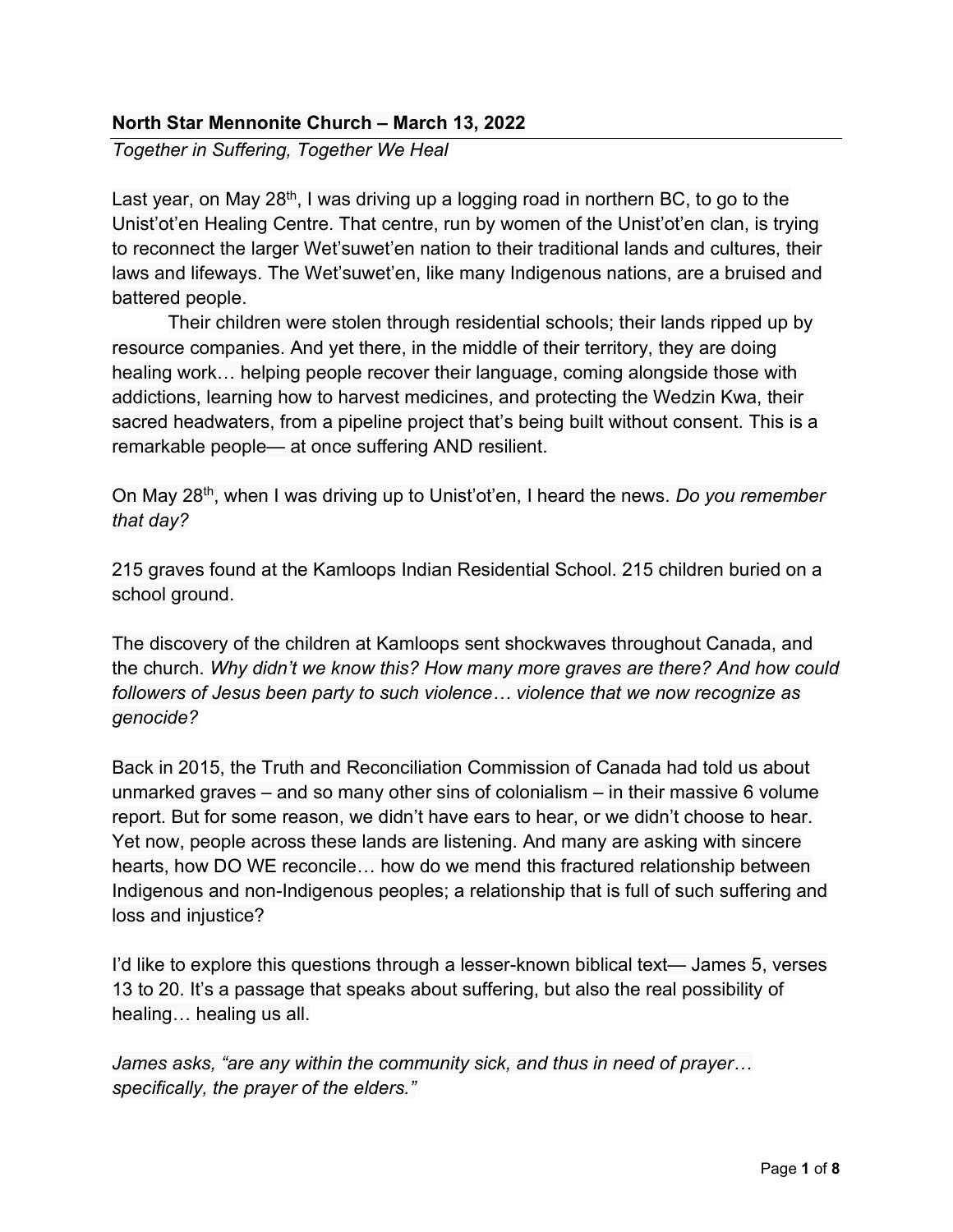Now if we use this text, *creatively*, as a quide to interpret our current political and moral context, as a way to exegete the relationship between Indigenous and settler peoples, I believe it can help us see at least 3 realms of interconnected suffering… and how we might bring about some genuine healing.

## "Are any among you suffering?" asks James.

Oh yes. Many are suffering. And the first among us are Indigenous peoples. Now we all know about the children whose lives were taken at residential schools—over 4100 graves identified by the TRC, hundreds more in recent months, including 54 found two weeks ago in Kamsack, Saskatchewan… and many more to come… some estimate upwards of 15,000. We can scarcely imagine the collective trauma that Indigenous communities are experiencing because of the harm inflicted on those most vulnerable little ones.

And we all know that it doesn't stop there— in the past, and with residential schools. The suffering of Indigenous peoples is a very present matter, and it's so vast and overwhelming. Today, Indigenous children account for 52% of the children in foster care, even though they only comprise 7 percent of the child population. Today, 40% of Indigenous kids live in poverty. Today, Indigenous women represent 42% of the federal prison population. Today, Indigenous suicide rates are 3 times as high as they are for non-Indigenous peoples.

How wide, how long, how high and deep is the pain of Indigenous peoples?! And of course, we all know that Indigenous peoples' suffering is intimately connected to the land, and to its wellbeing.

## This is the second realm of suffering that we must consider. The distress of Indigenous lands, and of Mother Earth.

Did you know that there are around 400 million Indigenous peoples in the world? That's only 5% of the global population. And yet that 5% is living on and protecting lands that hold 80% of the world's biodiversity. Its' extraordinary.

And did you know that here in North America, Indigenous resistance to resource extraction has prevented greenhouse gas pollution that's equivalent to at least onequarter of annual Canadian and U.S. carbon emissions. Despite experiencing the highest levels of poverty of any people group, despite holding the least privileges among us, Indigenous nations are at the forefront of caring for creation.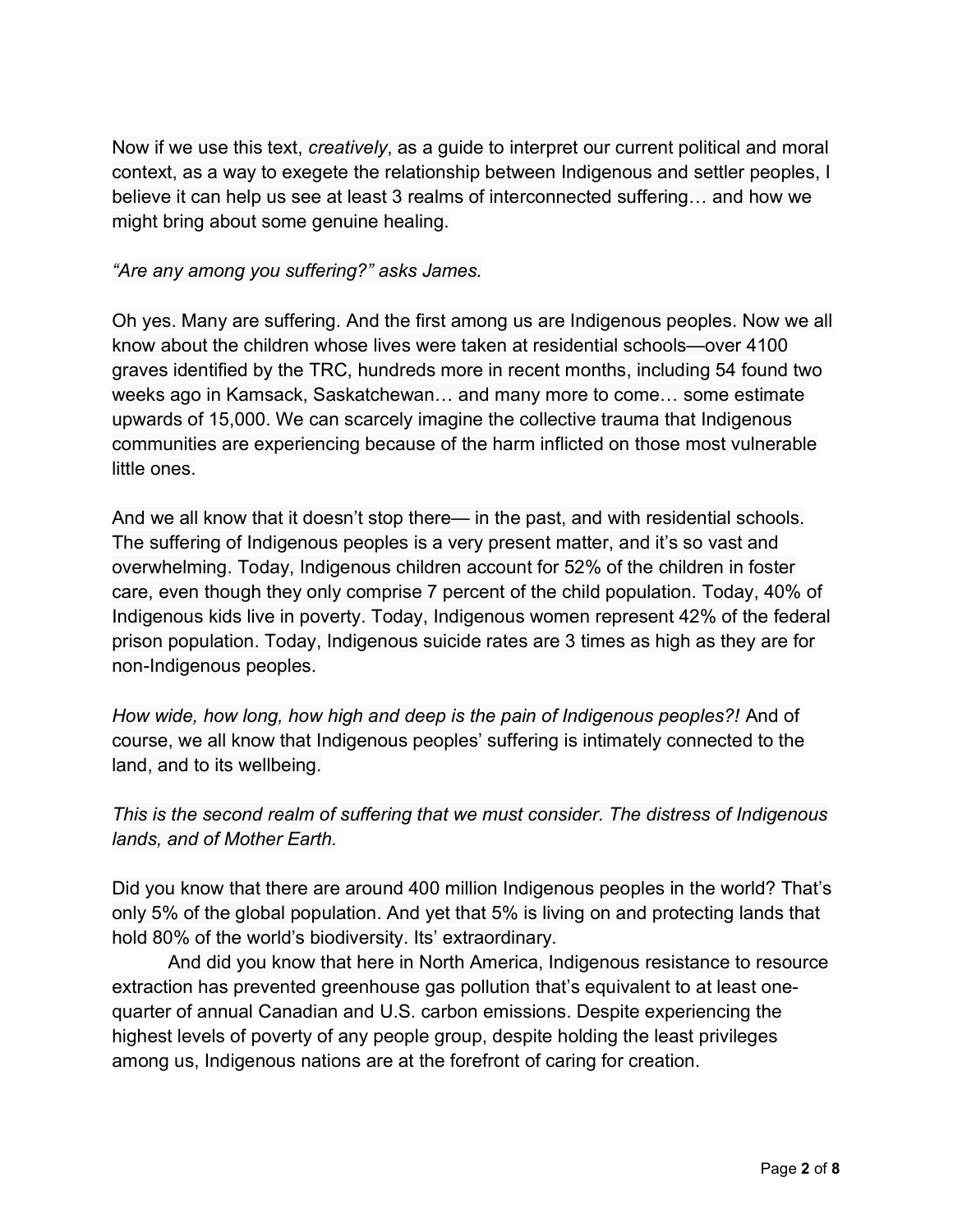Now that's some of the good news. But the hard news is this. First Nations in Canada only have 0.2% of their original land base. That's it! If you put all their land together – like a jigsaw puzzle – you could fit that land into the Navaho reservation in the United States, and you'd still have half that Navaho reservation leftover. What this means is that Indigenous peoples in Canada are homeless in their own homelands.

Yet it gets even worse, because Indigenous peoples know that their homelands – and ours – are in real danger of ecological collapse. Last August, the global community received the latest IPCC report (that is, the Intergovernmental Panel on Climate Change 6<sup>th</sup> Report).<sup>1</sup> According to the UN Secretary General, Antonio Guterres, that report is "a red alert for humanity." The facts are now undeniable. We are currently at 1.26 degrees global heating. And unless we rapidly drawdown all current fossil fuel infrastructure and rapidly make a green transition, we are on track to blow past 1.5 degrees Celsius – the warming limit that everyone agreed to at Paris back in 2015 – we'll blow past it in the next decade, and the results will be disastrous.

Even if the Nation-States of the world live up to their current climate commitments in the years to come (and we shouldn't trust that they will given thirty years of inaction), we are still hitting between 2.7 and 3.2 degrees by the end of the century. Climate models predict that we are actually on track to hit between 3 and 4 degrees. And the amount of suffering and death in such scenarios is unthinkable.

For example, the IPCC states that areas that experience 2 months of drought under 1.5 degrees warming, will experience 10 months of drought under 3 degrees. In a 4-degree world, extreme temperature events that currently take place 4 to 5 times every 50 years, will happen 39 times.<sup>2</sup> Let that sink in. What that means in simple terms is that whole sections of our planet will be uninhabitable, plagued by drought, fires, and crop failures. In that scenario, hundreds of millions will suffer from famine and starvation; and billions will be made climate migrants and forced to move<sup>3</sup>; which means a whole lot of conflict, war, and the death of untold numbers.

In Romans 8, the apostle Paul says, "Creation is groaning." Well, we are well past that now beloved. Mother Earth is reeling. And in order to address this suffering, the powers of this world – like Canada – must, according to the United Nations and Pope Francis and so many others – we must heed the voices of Indigenous peoples who are defending their lands and our common home.

<sup>1</sup> IPCC, 2021: Summary for Policymakers. In: Climate Change 2021: The Physical Science Basis. Contribution of Working Group I to the Sixth Assessment Report of the Intergovernmental Panel on Climate Change [MassonDelmotte, V., P. Zhai, A. Pirani, S. L. Connors, C. Péan, S. Berger, N. Caud, Y. Chen, L. Goldfarb, M. I. Gomis, M. Huang, K. Leitzell, E. Lonnoy, J. B. R. Matthews, T. K. Maycock, T. Waterfield, O. Yelekçi, R. Yu and B. Zhou (eds.)]. Cambridge University Press. https://www.ipcc.ch/report/ar6/wg1/downloads/report/IPCC\_AR6\_WGI\_SPM.pdf

<sup>2</sup> Ibid., p. 24

<sup>3</sup> https://www.pnas.org/content/pnas/117/21/11350.full.pdf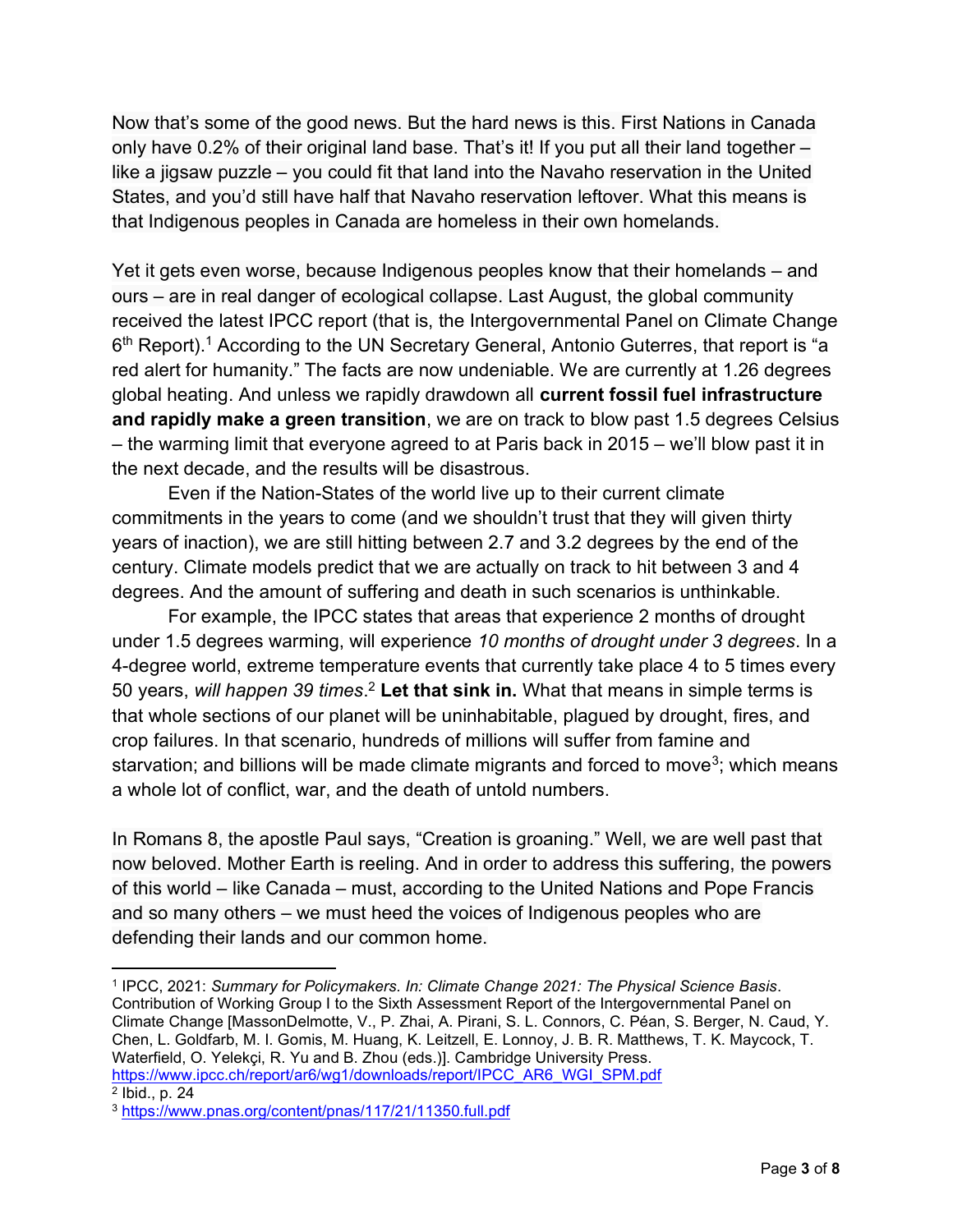But Canada, despite our rhetoric, consistently struggles to do so…

And that brings me to the 3<sup>rd</sup> realm of suffering in this Indigenous-Settler relationship. James asks, "Are any of you sick and in need of healing?" And in response, we must confess that Canada requires healing.

You all know that for generations, governments, businesses and churches believed that there was an Indian problem, and that Indigenous peoples needed to be fixed and saved through a combination of Jesus, capitalism, and wardship. Some still say such, yet with a lot more finesse. Yet Luther Standing Bear got it right when he said, back in 1933, "There is NO Indian problem as created by the Indian himself." The problems that Indian peoples face today are [quote] "due to the white man's cast of mind." Or, in the words of contemporary Mohawk scholar, Taiaiake Alfred: "Canada does not have an Indigenous problem. It has a Settler problem."

And YET the problem with this problem, is that most of us non-Indigenous peoples don't see it – the PROBLEM - because we do not understand WHO WE ARE in this relationship with Indigenous peoples and Indigenous homelands that we need to reconcile with.

Canada was a settler colonial project that was created through the theft of Indigenous peoples' lands and life… and the reality is… it still is. Yes, some things have changed – the way we Canadians talk about the relationship, some of the resources that are available in this relationship – but fundamentally, Canada remains a settler colonial polity, whose wealth and wellbeing is sustained by stolen Indigenous lands. Remember – only 0.2 per cent of the land is Indigenous today.

But what does that mean to people like us… settlers who didn't directly create this problem, people who genuinely lament the injustices and who long to be agents of healing?

Here's a hard truth. Because Canada is a settler colonial society, none of us stand outside this system that dispossesses Indigenous peoples and fractures Mother Earth. Though we may have come to an awareness of colonial harms, though we may grieve such and even resist such, that does not purify, exempt or lift us up out of the ongoing colonial project. In other words, we are part of this settler society… and because settler society is sick, we – as a collective – are in need of healing.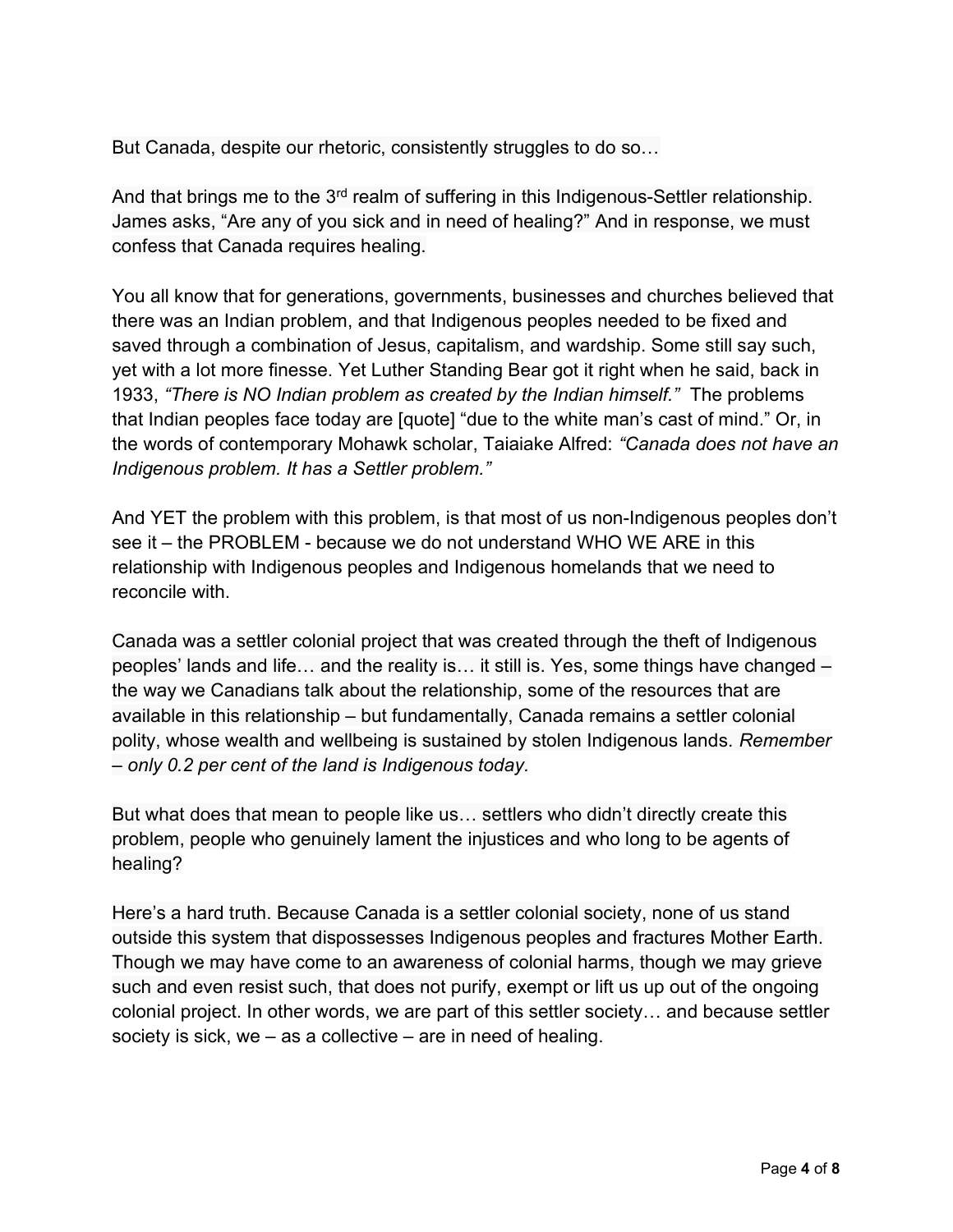The apostle Paul said, "As one part of the body suffers, we all suffer." In our social context, we've got 3 realms of interconnected suffering: Indigenous peoples, Mother Earth, and we settlers– suffering to different degrees for sure, and suffering for different reasons. But it's all interrelated. Cree Elder Stan McKay says, "We've all been damaged by colonialism. Our healing is different, but Settlers have to work through their stuff in order for us to mend the relationship."

So if we Settlers are sick, how do we seek and receive that healing?

James encourages us, in verse 14, to call the elders so that they can pray over us, anoint us with oil, and to help us confess our sins.

But who are our elders? Who are those wise ones that we settlers can turn to, in order to help heal such systemic suffering?

I have three ideas to put forth, and these will parallel the 3 communities of suffering that I've just outlined.

The first set of elders that we must invite into our lives are the original peoples themselves. They are our older brothers and sisters in these lands. They know the harms of the settler colonial system better than anyone, and how we can address such. As Pope Francis says in his Encyclical on Climate Change, "Indigenous peoples are not merely one minority among others, but should be the principal dialogue partners."

And how might we invite these Original elders into our hearts and lives? A powerful first step is to take up and read the Truth and Reconciliation Commission's 94 Calls to Action and the UN Declaration on the Rights of Indigenous Peoples. I'm sure you all have seen these. They are the two core Indigenous-articulated documents that every Canadian needs to know. They were crafted by the witness of residential school survivors… and by survivors of colonialism from around the world. They outline the paths of collective healing that we must take, and the minimum standards of relational respect.

Now they won't take long to read – only an hour each. But let's not just read them. Let us pray through them, like Scripture. Let us do *lectio divina* – sacred reading -- and listen to the leadings of the Spirit as we slowly contemplate the words of the Declaration and the Calls to Action. And if you do that, before you know it, you will find yourself, taking steps of learning and solidarity with Indigenous peoples… steps toward justice and even to friendship.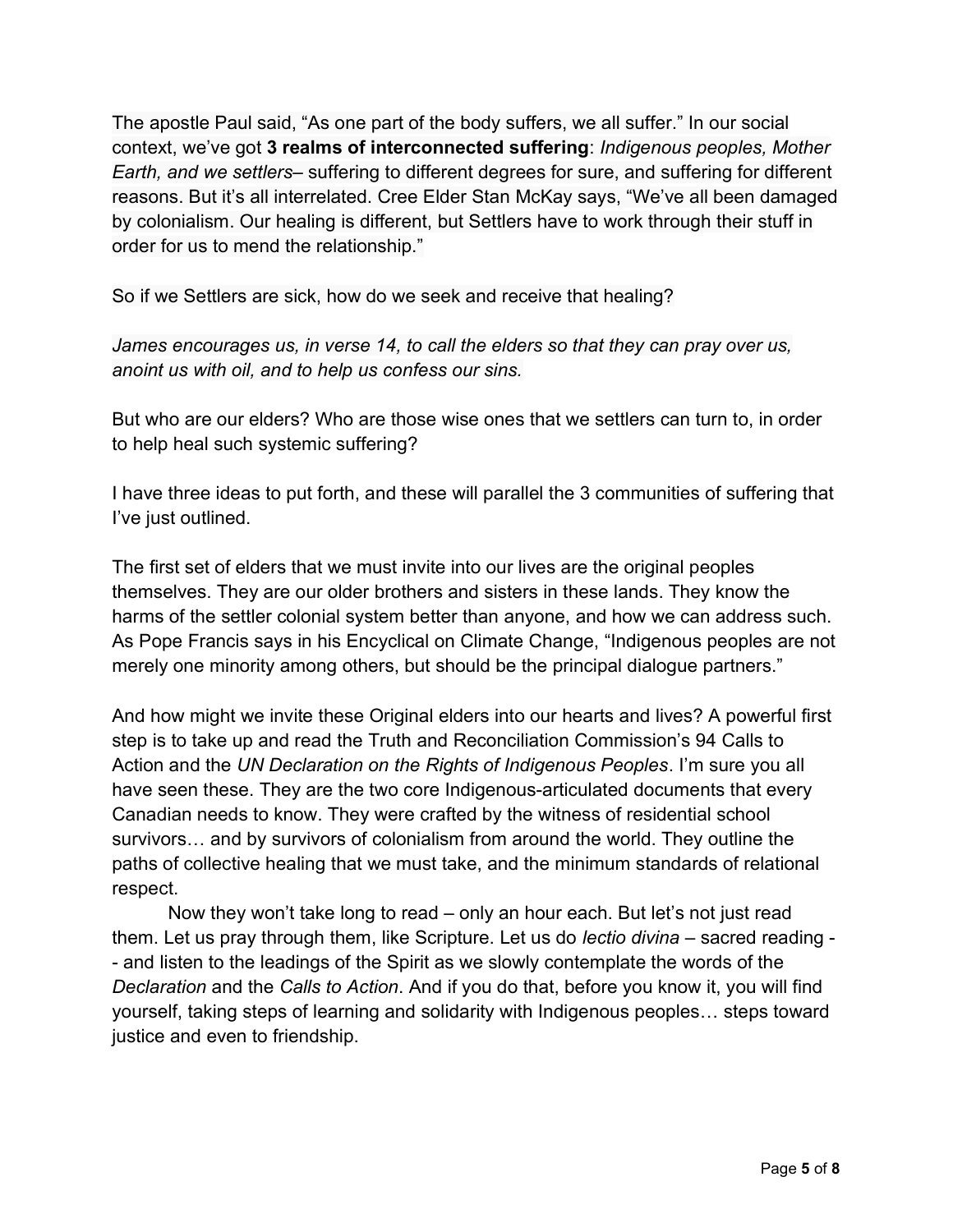A second elder that we must invite into our lives is the land. As my friend, Adrian Jacobs says, "The Land is our teacher and the Earth is our faculty."

According to the United Nations, there is no time to spare. We are in a crisis and we are heading toward catastrophe—we must listen to Earth Mother. Catholic teacher, Thomas Berry, says,

"In this present time, the protest of the pillage of Earth, the compassion for Earth, and the commitment to the preservation of Earth are left mainly to Indigenous peoples, youth movements, and secular environmental organizations as though the matter were too peripheral to be of concern to Christians."

This must change, and soon. Every Church must make the defense of lands and the waters a priority. We must follow Indigenous leadership on this, and be willing to do as they do – and that's sacrifice to resist corporate and state powers that don't want to change, or won't do it soon enough. In the words of Metis artist Christi Belcourt, Mother Earth must become our government—the Elder of elders– or else we will perish.

Now these ideas might seem radical, especially this last one. And that's where I think a 3<sup>rd</sup> set of elders can give us courage to press into the paths that Indigenous peoples and lands are calling us into. And this 3rd set is found right here, in our church – the Mennonite church.

Allow me to explain.

When I moved to Winnipeg in 2011 to work as Mennonite Church Canada's Indigenous-Settler Relations director, I discovered four profound covenants that our church, together with MCC, had made. I didn't know any of this when I was a Mennonite pastor way up in northern BC. And I so wish I did. Here's what I found:

- In 1970, our conference offered a confession to Indigenous communities, acknowledging our sins of paternalism and racism… and our struggle to respect Indigenous peoples' territories as their own homelands.
- In 1987, we joined ecumenical communities in proclaiming a remarkable New Covenant, which promised support for Aboriginal self-government, selfdetermination, and even support for a major redistribution of land back to Indigenous peoples.
- In 1992, on the quin-centenary of Columbus, MCC made a promise to, among other things, support "the just fulfilment of outstanding land claims"; and then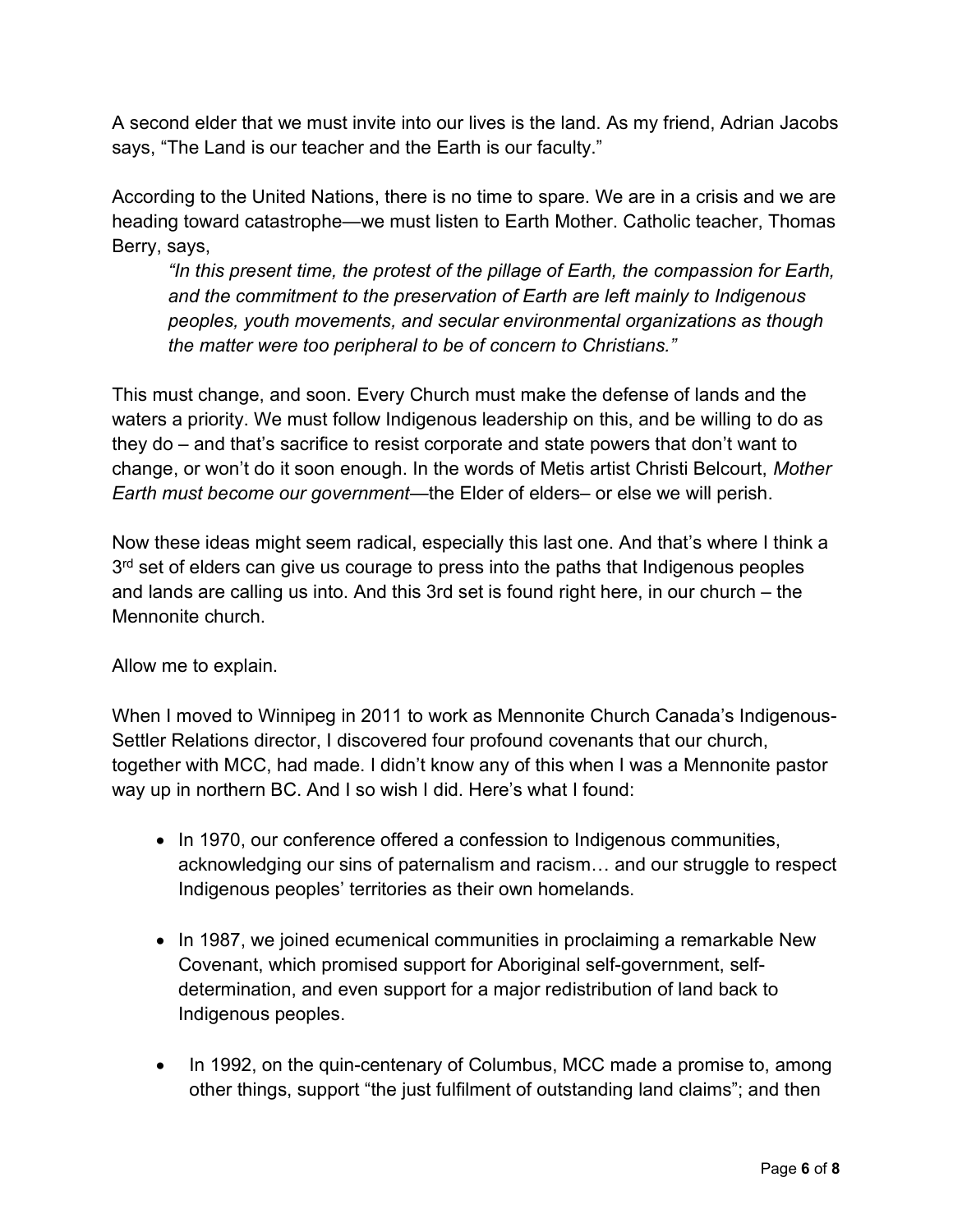• In 2010, our national church made a resolution that acknowledged Mennonite church complicity in the residential school system.

Four confessions, four covenants from the past that stand as wise elders FOR US. They offer you and I courage to enter into streams of Indigenous-led justice. These elders tell all those around us, even in the church, that this work of Truth and Reconciliation is not only important, not only political, but is a core gospel matter... that this goes to the very soul and heart of what it means to be church in these lands some call Canada.

Well three years ago… something happened. A friend of mine found another one of these covenants while looking for communion wine in his office. It was a far-reaching commitment from 1977 in which our Mennonite grandmothers and grandfathers promised to, get this,

- live lives of energy simplicity,
- call on governments to move away from fossil fuels and toward renewables; and
- to respect the rights of Indigenous peoples who are saying no to extractive projects in their territories.

## 1977!

When I heard this I was stunned. How did I not know this? And I knew right then and there that I had to do some detective work. And not long later, and with the help of friends, we found more than 20, 30, 40, more commitments that our church has made over the last 50 years toward Indigenous justice. Holy words crafted by elders in our community about everything from land rights to spirituality and the problems of racism; words that were written in the context of relationship with Indigenous peoples; words that were trying to get the rest of us in the Mennonite church on board with the healing project.

Imagine if we in the Mennonite church became reacquainted with these elders? Imagine we brought them into living conversation with Indigenous elders and Mother Earth. Imagine what kind of healing work we could do together? In the words of St. Paul, I am confident that if we do such, the Spirit will work through us more than we can ask or imagine.

In James 5, verse 16, we're told that the prayers of the righteous are powerful and effective. Then in verse 17, James lifts up the example of Elijah, that elder prophet, who was able to stop the storms of heaven with his fervent petitions. But note what James